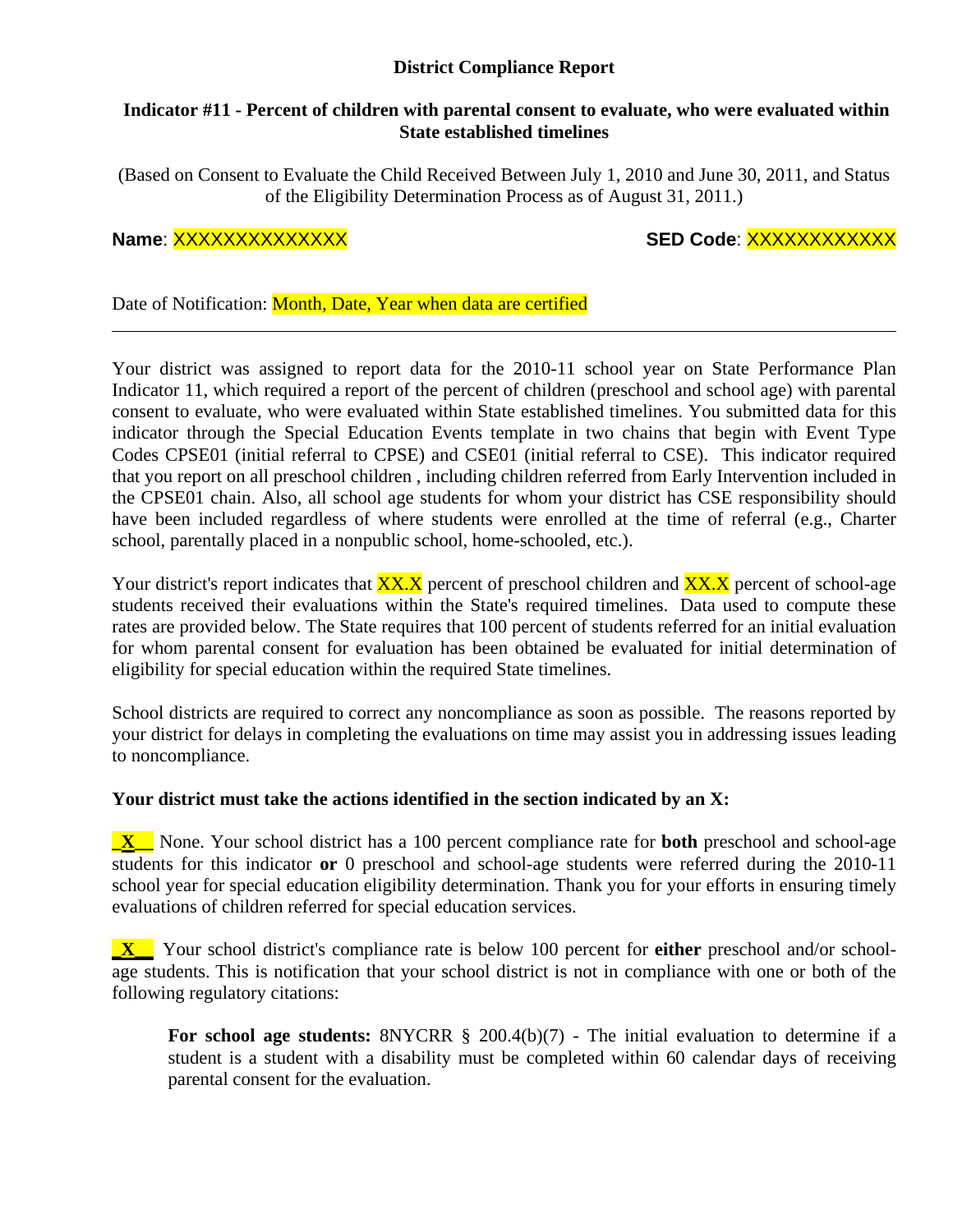**For preschool children:** 8 NYCRR § 200.16(e)(1) - The committee on preschool special education shall provide a recommendation to the board of education within 30 school days of the date of the receipt of consent.

Your district must take the following actions:

.

1. Conduct a review of identified students who did not receive their individual evaluations within State required timelines to assure that each of these students have subsequently had their evaluations completed. You must complete the student specific chart found at the end of the VR 11 report for each identified student, if any, and maintain this documentation, which must be available for review upon request by the New York State Education Department (NYSED).

#### AND

2. Conduct a review of all students suspected of having a disability (preschool and school age) referred for an initial evaluation over a three consecutive month period and document that all of these students received their initial evaluations within the timelines required by the State. You must complete the chart found at the end of the VR 11 report and maintain this documentation, which must be available for review upon request by NYSED.

When the required documentation is complete and available for review by NYSED, you are ready to report the correction of noncompliance. You report this correction of noncompliance by submitting up to **TWO** online assurances

- 1. In the first assurance **(Part 1),** the district will assure that for each identified student, if any, whose initial evaluation was not completed in compliance with State time lines, and for whom data was not already available in SIRS, has since had his or her initial evaluation completed and if not, there is a reason that is in compliance with State requirements.
- 2. In the second assurance **(Part 2),** the district will assure that it has addressed the reasons why the students did not receive their initial evaluations on time and provide data to verify that students for whom parent consent to evaluate was received during a three-month period determined by the district have received their initial individual evaluations within the State required timelines.

These assurances are provided by logging onto the PD data system at http://pd.nysed.gov. The Statements of Assurances are available for your use under the 2010-11 school year heading, under "End-of-Year Verification Reports," at the bottom of the VR11 Notification.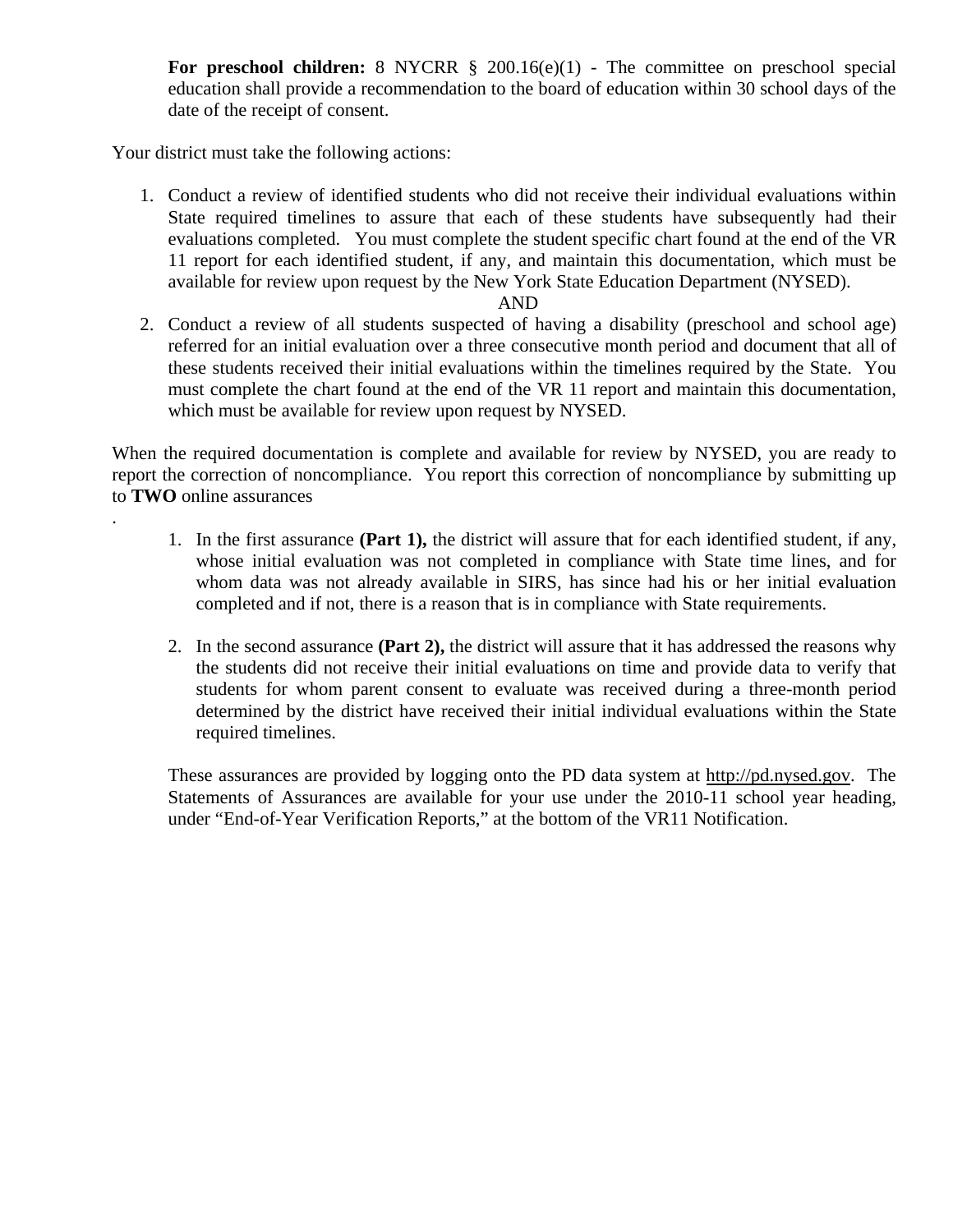# **Data for Indicator #11:**

|                                                                             | <b>Preschool</b><br><b>Children</b> | School-Age<br><b>Students</b> |
|-----------------------------------------------------------------------------|-------------------------------------|-------------------------------|
| 1. Number of students for whom parental consent to evaluate was             |                                     |                               |
| received (July 1, 2010 to June 30, 2011).                                   |                                     |                               |
| 2. Number of students whose evaluations were completed within State         |                                     |                               |
| established timeline.                                                       |                                     |                               |
| 3. Number of children whose evaluations were not completed within           |                                     |                               |
| State established time lines, but for reasons that are considered to be in  |                                     |                               |
| compliance with State requirements.                                         |                                     |                               |
| 4. Number of children whose evaluations were not completed within           |                                     |                               |
| State established time lines, but for reasons that are considered to be NOT |                                     |                               |
| in compliance with State requirements.                                      |                                     |                               |
| 5. Compliance Rate [Line 2 divided by (Line 1 minus Line $3$ )*100]         |                                     |                               |

# **Reasons for Exceeding the Timeline Provided by the School District**

| <b>Reasons in Compliance with State Requirements</b>     | <b>Children</b> | Number of Number of<br>Preschool School-Age<br><b>Students</b> |
|----------------------------------------------------------|-----------------|----------------------------------------------------------------|
|                                                          |                 |                                                                |
|                                                          |                 |                                                                |
| <b>Reasons NOT in Compliance with State Requirements</b> |                 |                                                                |
|                                                          |                 |                                                                |
|                                                          |                 |                                                                |

Please contact your Special Education Quality Assurance Office (SEQA) (http://www.vesid.nysed.gov/specialed/quality) for assistance in addressing issues of noncompliance.

If you have questions regarding the data and procedures included in this report, please submit your questions to SEDCAR at dataquest@mail.nysed.gov or call (518) 486-4678.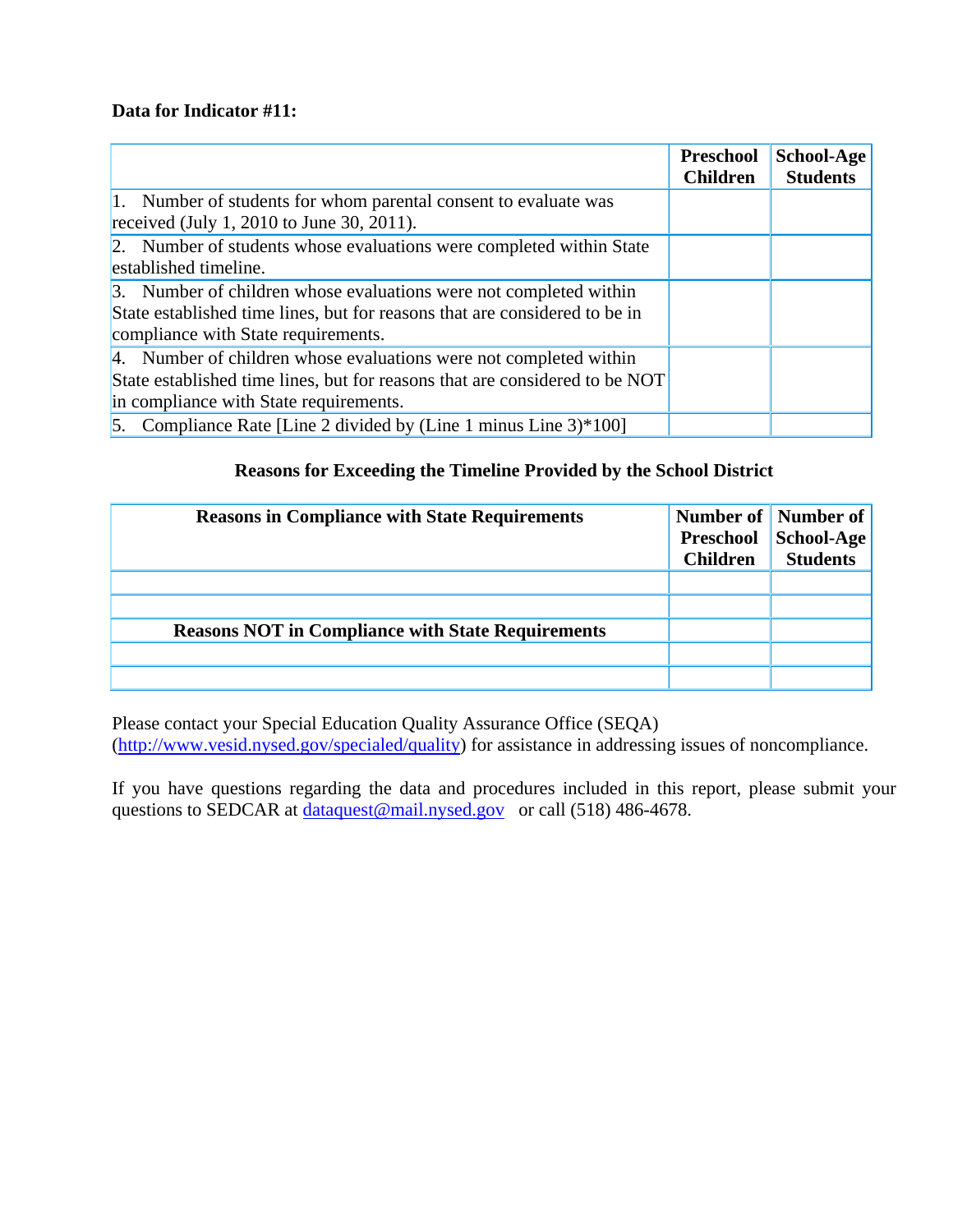### **District Assurance of Correction of Noncompliance**

### **Indicator #11 - Percent of children with parental consent to evaluate, who were evaluated within State established timelines**

**These assurances are visible only after data are certified and only for school districts that have less than 100% compliance for school-age and/or preschool children.** 

### **Part 1: Documentation of Correction of Noncompliance for Individual Students:**

The date of the Committee on Preschool Special Education (CPSE) or Committee on Special Education (CSE) meeting to discuss evaluation results was not available in the Special Education Events data submitted through the Student Information Repository System (SIRS) for students listed in the chart below. These students were reported to the New York State Education Department (NYSED) as NOT evaluated within the State's established timelines and, for each student, the reason for the delay that was identified was determined to NOT be in compliance with State requirements. The district is required to complete the following chart with data in the last two columns to indicate that these students' individual evaluations have since been completed and if not, identify the reasons only if such reasons are consistent with State regulations allowing for an extension of the time period to complete the initial evaluation. The district is required to maintain these data and make them available upon request by NYSED. Once this chart is completed, please read and submit **Part 1** of the assurance to the NYSED.

| Student's | Preschool or | Date of     | Date of    | Date of first CPSE or  | If the Evaluation |
|-----------|--------------|-------------|------------|------------------------|-------------------|
| Local ID  | School-age   | Referral to | Receipt of | CSE Meeting to         | was not           |
|           |              | CPSE or CSE | Parent     | Discuss Completed      | Completed, the    |
|           |              |             | Consent to | Evaluation (this date) | Reasons why.      |
|           |              |             | Evaluate   | indicates that the     |                   |
|           |              |             |            | evaluation was         |                   |
|           |              |             |            | completed)             |                   |
| 760474645 | Preschool    | mm-dd-yyyy  | mm-dd-yyyy |                        |                   |
| 897467934 | Preschool    | mm-dd-yyyy  | mm-dd-yyyy |                        |                   |
| 790264600 | School-age   | mm-dd-yyyy  | mm-dd-yyyy |                        |                   |
| 743764973 | School-age   | mm-dd-yyyy  | mm-dd-yyyy |                        |                   |

Click This Box to Provide the Assurance for **Part 1.**

The student(s) identified in the above chart have received their initial individual evaluations. The documentation requested above is completed and available upon request by NYSED. The district must also provide the assurance requested in *Part 2-Documentation of Correction of Noncompliance for All Students.*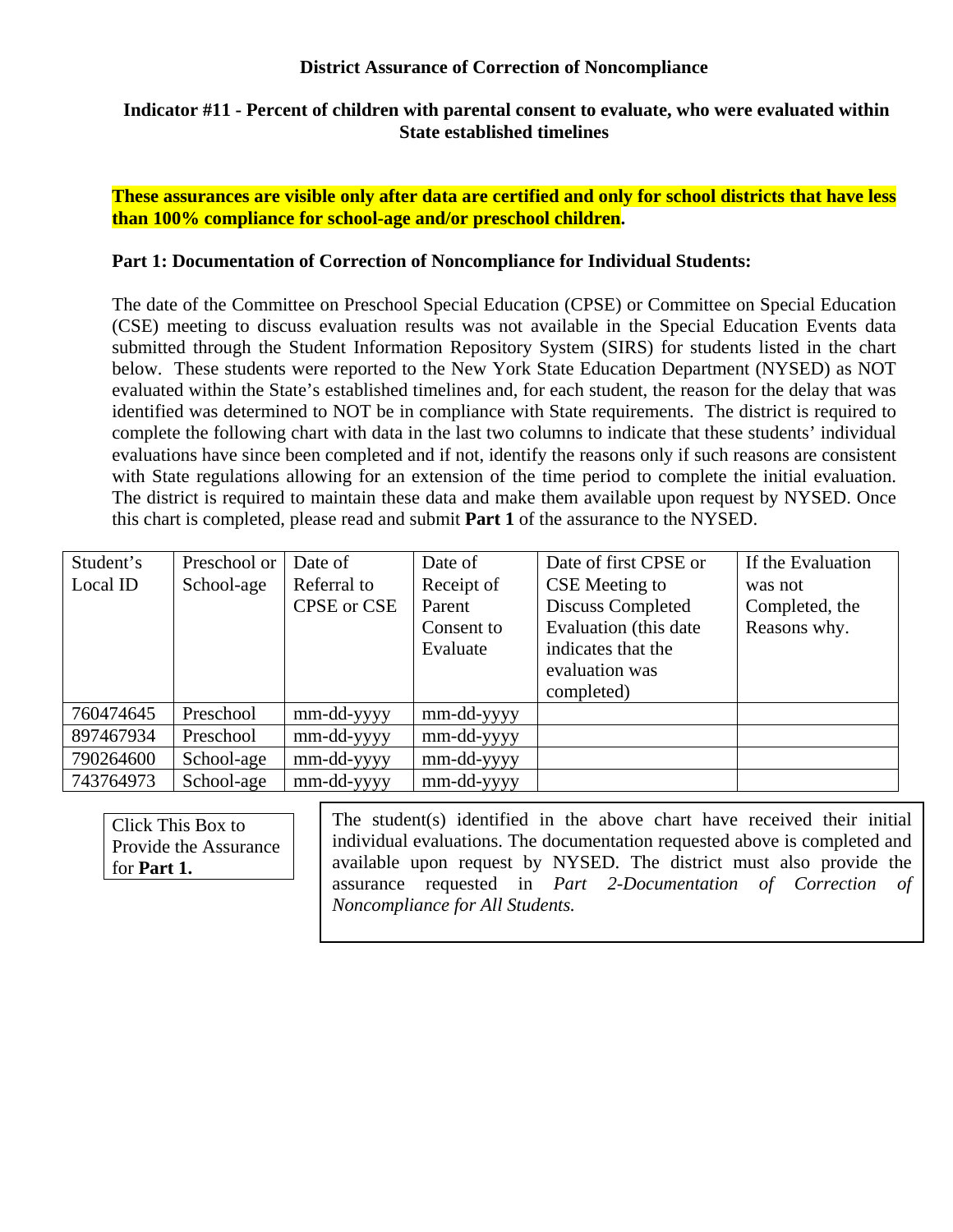**Part 2: Documentation of Correction of Noncompliance for All Students:** The school district is required to complete a chart for preschool children if the district's compliance rate for preschool children is below 100% **and/or** the district is required to complete a chart for school-age students if the district's compliance rate for school-age students is below 100%. The school district is required to maintain documentation in the chart(s) below for a period of three consecutive months, and record that period in the first row. The data chart must document that all students' initial evaluations to determine eligibility for special education services were completed within the State established timelines and if not, the delays were caused by reasons that are consistent with State regulations allowing an extension to that timeline. The period of three consecutive months must be within one year from the date of notification and between the months of September and June. Also, school districts must include data for **all** preschool and school-age students (not a sample) for whom parent consent to the initial evaluation was received within the three month period. The district is required to maintain these data and make them available upon request by NYSED. Once the chart(s) are complete, please read and submit the assurance for Part 2 below the chart(s) to the NYSED. School districts should see the preschool chart only if they had less than 100% compliance rate for preschool children.

This district had a compliance rate for **preschool children** that is less than 100% and is maintaining data in this chart to document correction of noncompliance. The district received parent consent to evaluate the following preschool children within a three-month time period. The three-month period is: --/--/---- to --/--/----.

| Student's | Date of     | Date of    | Date of CPSE           | If the Evaluation was not   |
|-----------|-------------|------------|------------------------|-----------------------------|
| Local ID  | Referral to | Receipt of | Meeting to Discuss     | Completed, the Reasons why. |
|           | <b>CPSE</b> | Parent     | Eligibility (this date |                             |
|           |             | Consent to | indicates that the     |                             |
|           |             | Evaluate   | evaluation was         |                             |
|           |             |            | completed)             |                             |
|           |             |            |                        |                             |
|           |             |            |                        |                             |
|           |             |            |                        |                             |
|           |             |            |                        |                             |
|           |             |            |                        |                             |
|           |             |            |                        |                             |
|           |             |            |                        |                             |
|           |             |            |                        |                             |
|           |             |            |                        |                             |
|           |             |            |                        |                             |
|           |             |            |                        |                             |
|           |             |            |                        |                             |
|           |             |            |                        |                             |
|           |             |            |                        |                             |
|           |             |            |                        |                             |
|           |             |            |                        |                             |
|           |             |            |                        |                             |
|           |             |            |                        |                             |
|           |             |            |                        |                             |
|           |             |            |                        |                             |

Blank copies of this form may also be printed from

http://www.p12.nysed.gov/sedcar/files/word/vr11\_part2assurance\_pre\_blank.doc of correction of noncompliance for Indicator 11.